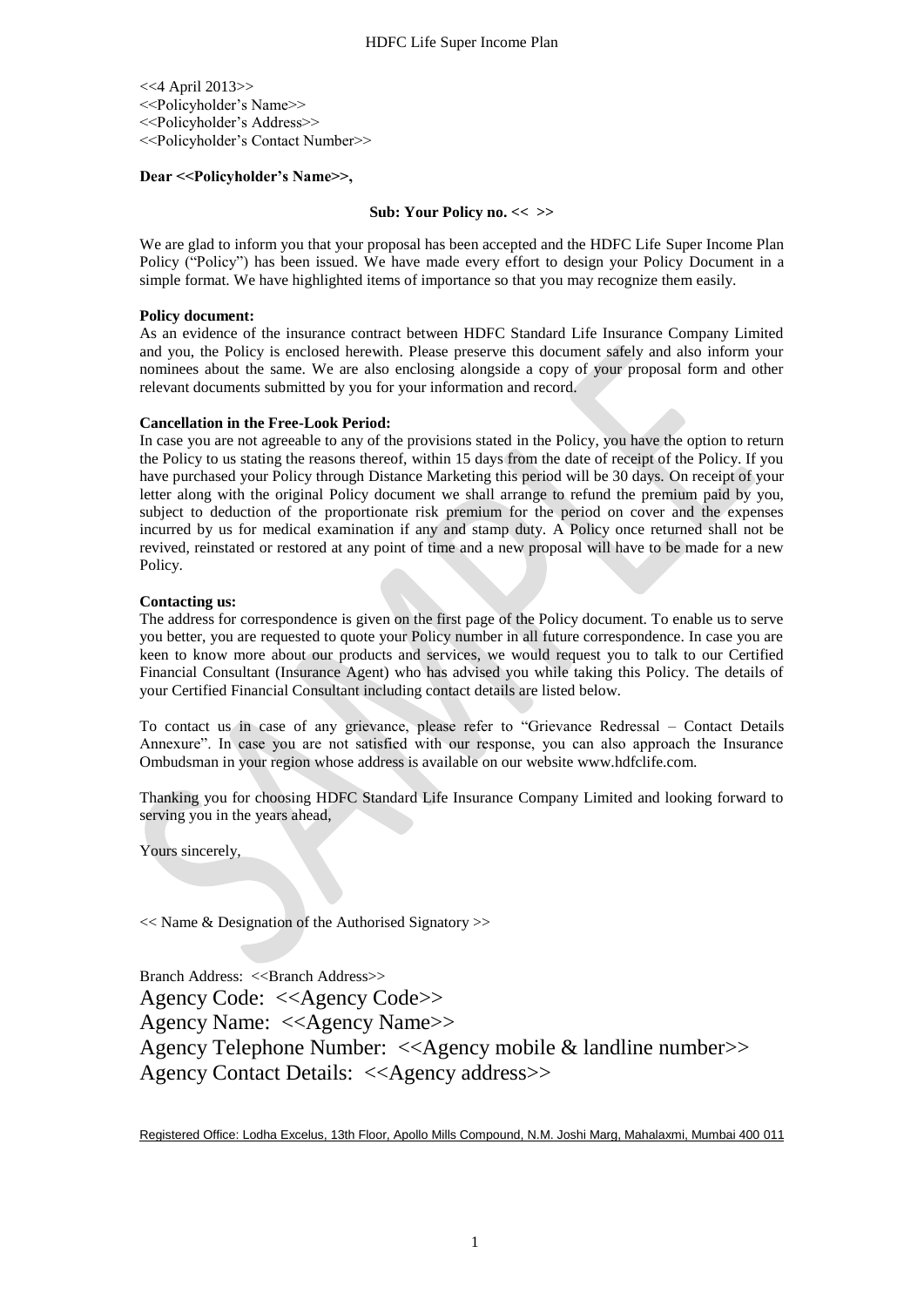# HDFC Life Super Income Plan

# **POLICY DOCUMENT- HDFC LIFE SUPER INCOME PLAN**

**Unique Identification Number: <<101N098V01>>**

This Policy is the evidence of a contract between HDFC Standard Life Insurance Company Limited ('We'/ 'Company') and the Policyholder ('You') as described in the Policy Schedule given below. This Policy is based on the Proposal made by the within named Policyholder and submitted to the Company along with the required documents, declarations, statements, any response given to Short Medical Questionnaire (SMQ) by the Life Assured, applicable medical evidence and other information received by the Company from the Policyholder, Life Assured or on behalf of the Policyholder. This Policy is effective upon receipt and realisation, by the Company, of the consideration payable as First Premium under the of the Policyholder. This Policy is effective upon receipt and realisation Policy. This Policy is written under and will be governed by the applicable laws in force in India and all Premiums and Benefits are expressed and payable in Indian Rupees.

# **POLICY SCHEDULE**

Policy number: << >>

**Client ID: << >>**

| <b>Policyholder Details</b>                                               |                                                                                                                                                                                                                                                                          |  |  |  |  |
|---------------------------------------------------------------------------|--------------------------------------------------------------------------------------------------------------------------------------------------------------------------------------------------------------------------------------------------------------------------|--|--|--|--|
| <b>Name</b>                                                               | $<<$ >>                                                                                                                                                                                                                                                                  |  |  |  |  |
| <b>Address</b>                                                            | $<<$ >>                                                                                                                                                                                                                                                                  |  |  |  |  |
| <b>Life Assured Details</b>                                               |                                                                                                                                                                                                                                                                          |  |  |  |  |
| <b>Name</b>                                                               | $<<$ >>                                                                                                                                                                                                                                                                  |  |  |  |  |
| Date of Birth                                                             | $<<$ dd/mm/yyyy $>>$                                                                                                                                                                                                                                                     |  |  |  |  |
| Age on the Date of Risk Commencement                                      | $<<$ >> years                                                                                                                                                                                                                                                            |  |  |  |  |
| <b>Age Admitted</b>                                                       | $<<$ Yes/No>>                                                                                                                                                                                                                                                            |  |  |  |  |
| <b>Policy Details</b>                                                     |                                                                                                                                                                                                                                                                          |  |  |  |  |
| <b>Date of Risk Commencement</b>                                          | $<<$ RCD $>>$                                                                                                                                                                                                                                                            |  |  |  |  |
| Date of Issue                                                             | << First Issue Date>>                                                                                                                                                                                                                                                    |  |  |  |  |
| <b>Premium Due Date(s)</b>                                                | < <dd month="">&gt;</dd>                                                                                                                                                                                                                                                 |  |  |  |  |
| <b>Sum Assured on Maturity</b>                                            | $Rs. \ll \gg$                                                                                                                                                                                                                                                            |  |  |  |  |
| <b>Sum Assured on Death</b>                                               | Rs. << Maximum of (10/7 (as per entry age) times Annualised Premium or Sum Assured on Maturity) >>                                                                                                                                                                       |  |  |  |  |
| <b>Annual Survival Benefit</b>                                            | $Rs. \ll$ Specified below $>>$<br>100% of Sum Assured on Maturity divided by Payout Period, if premium paying term is 8 years.<br>$\bullet$<br>120% of Sum Assured on Maturity divided by Payout Period, if premium paying term is 10 years or<br>$\bullet$<br>12 years. |  |  |  |  |
| <b>Annualised Premium</b>                                                 | $Rs. \ll \gg$                                                                                                                                                                                                                                                            |  |  |  |  |
| <b>Benefit Option Chosen</b>                                              | < <option-1 option-2="" option-3="" option-4="" option-5="" option-6="">&gt;</option-1>                                                                                                                                                                                  |  |  |  |  |
| <b>Policy Term</b>                                                        | $<<$ >> years                                                                                                                                                                                                                                                            |  |  |  |  |
| <b>Premium Paying Term</b>                                                | $<<$ >> years                                                                                                                                                                                                                                                            |  |  |  |  |
| <b>Pavout Period</b>                                                      | Last $<<$ >> years of policy term                                                                                                                                                                                                                                        |  |  |  |  |
| <b>Premium Paying Frequency</b>                                           | << Annual/Half-yearly/ Quarterly/ Monthly >>                                                                                                                                                                                                                             |  |  |  |  |
| <b>Premium per Frequency</b>                                              | $Rs. \ll \gg$                                                                                                                                                                                                                                                            |  |  |  |  |
| <b>Underwriting Extra Premium per Frequency</b>                           | $Rs. \ll \gg$                                                                                                                                                                                                                                                            |  |  |  |  |
| <b>Total Premium per Frequency</b>                                        | $Rs. \ll \gg$                                                                                                                                                                                                                                                            |  |  |  |  |
| <b>Grace Period</b>                                                       | $<<$ 15 (for Monthly mode) 30 (for other modes) >> days                                                                                                                                                                                                                  |  |  |  |  |
| <b>Final Premium Due Date</b>                                             | $<<$ dd/mm/yyyy $>>$                                                                                                                                                                                                                                                     |  |  |  |  |
| <b>Maturity Date</b>                                                      | $<<$ dd/mm/yyyy>>                                                                                                                                                                                                                                                        |  |  |  |  |
| Policy issued on the basis of Short Medical<br><b>Ouestionnaire (SMO)</b> | << Yes/No>>                                                                                                                                                                                                                                                              |  |  |  |  |

The Premium amount is excluding any Service Tax and Education Cess leviable on the Premium. Amount of Service Tax, Education Cess and similar taxes and levies will be charged at actuals as per prevalent rate.

| <b>NOMINATION SCHEDULE</b>                                           |                      |                      |  |  |  |  |  |
|----------------------------------------------------------------------|----------------------|----------------------|--|--|--|--|--|
| <b>Nominee's Name</b>                                                | $<<$ Nominee-1 $>>$  | $<<$ Nominee-2 $>>$  |  |  |  |  |  |
| <b>Date of Birth of Nominee</b>                                      | $<<$ dd/mm/yyyy $>>$ | $<<$ dd/mm/yyyy $>>$ |  |  |  |  |  |
| <b>Nomination Percentage</b>                                         | $<<$ >> %            | $<<$ >> %            |  |  |  |  |  |
| <b>Nominee's Address</b>                                             | $<<$ >>              | $<<$ >>              |  |  |  |  |  |
| <b>Appointee's Name</b><br>(Applicable where the nominee is a minor) | $<<$ >>              |                      |  |  |  |  |  |
| Date of Birth of Appointee                                           | $<<$ dd/mm/yyyy $>>$ |                      |  |  |  |  |  |
| <b>Appointee's Address</b>                                           | $<<$ >>              |                      |  |  |  |  |  |
| <b>Address for Communication</b>                                     | $<<$ >>              |                      |  |  |  |  |  |

Signed at Mumbai on < $\ll$ 

For HDFC Standard Life Insurance Company Limited

Authorised Signatory

In case you notice any mistake, you may return the Policy document to us for necessary correction.

### **SPACE FOR ENDORSEMENTS**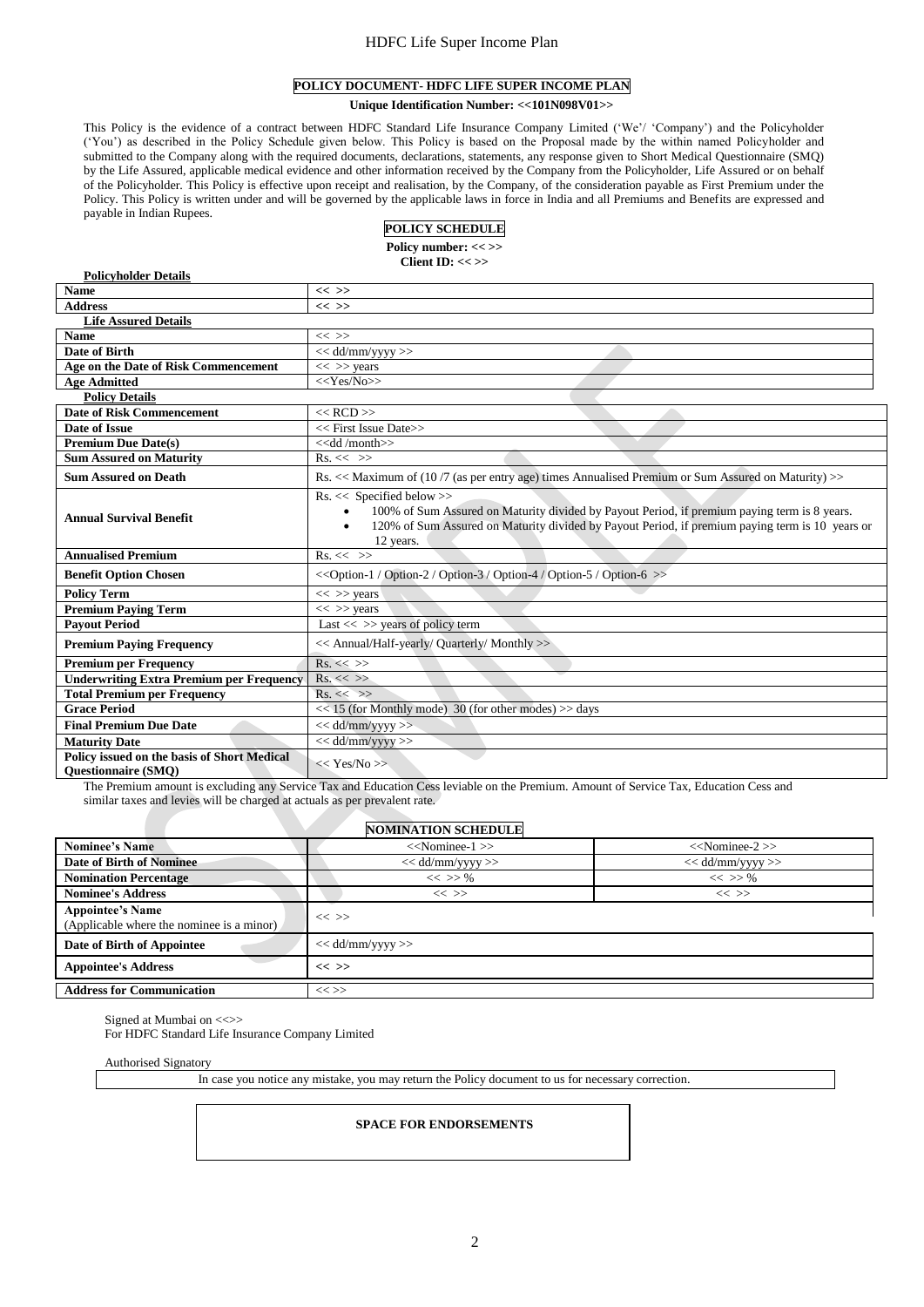# **STANDARD POLICY PROVISIONS**

**Unique Identification Number: << >>**

### **1. General**

Your Policy is a conventional with profits limited Premium paying moneyback Policy.

### **2. Definitions**

- (1) *Company, company, Insurer, Us, us, We, we, Our, our* means or refers to HDFC Standard Life Insurance Company Limited.
- (2) *Policyholder, You, you, your* means or refers to the Policyholder stated in the Policy Schedule.
- (3) *Life Assured* The Life Assured is the person as stated in the Policy Schedule on whose life the contingent events have to occur for the Benefits to be payable. The Life Assured may be the Policyholder.
- (4) *Sum Assured on Maturity* Sum Assured on Maturity is the absolute amount of benefit which is guaranteed to be payable in the form of survival benefit during the policy term as per the terms and conditions specified in the policy.
- (5) *Sum Assured on Death* Sum Assured on Death is the absolute amount of benefit which is guaranteed to become payable on death of the Life Assured.

Sum Assured on Death shall be calculated as the higher of:

- Sum Assured on Maturity
- 10 times Annualised Premium for entry age up to 50 years or 7 times Annualised Premium for entry age greater than 50 years

### **3. Benefits**

- (1) *Maturity Benefit* On survival of the Life Assured till the Maturity Date the Policy matures and the policyholder will receive the aggregate of:
	- Last instalment of survival benefit (as specified below);
	- Attached Reversionary Bonuses;
	- Interim Bonus, if any;
	- Terminal Bonus, if any.
- (2) *Survival Benefit* **-** The product offers Survival Benefits in the payout period, payable at the end of the policy year. The Survival Benefits are payable provided the life assured is alive and the policy is in-force.

a) The annual Survival Benefit shall be:

- 100% of Sum Assured on Maturity divided by Payout Period, if premium paying term is 8 years
- 120% of Sum Assured on Maturity divided by Payout Period if premium paying term is 10 years or 12 years.
- b) The annual Survival Benefits for a Policy where due Premiums have not been paid and the Policy has acquired a paid-up status are described in Clause 7(6).
- c) Policyholder has an option to receive the Survival Benefits in monthly instalments instead of annual instalments. In such cases the monthly Survival Benefit shall be 8% of the annual payout.
- (3) *Death Benefit* On death of the Life Assured before the Maturity Date and provided all Premiums which have fallen due are paid, the amount payable is the higher of:

• Sum Assured on Death plus Accrued simple reversionary bonuses, Interim Bonus (if any) and Terminal Bonus (if any).

105% of premiums paid till date of Death

On death of the life assured during the payout period, the Death Benefit payable shall not be reduced by the survival benefits already paid.

- (4) The Death Benefit are subject to the exclusions set out in Clause 13 (Exclusions).
- For the purpose of computation of death benefit during the policy term, the premiums shall exclude any underwriting extra premiums, any loadings for modal premiums and any taxes paid such as service tax and education cess.
- (6) Upon the payment of the Death Benefit, the Policy terminates and no further Benefits are payable.
- (7) For a paid-up Policy, the Death Benefit payable shall be as described in Clause 7.
- (8) The recipients of Benefits under this Policy shall be as specified below:
	- Death Benefit shall be payable to the Nominee(s), if the Policyholder and the Life Assured are the same; or to the Policyholder if the Life Assured is other than the Policyholder.
	- All other Benefits shall be payable to the Policyholder.

### **4. Pre-requisites for payment of Benefits**

- (1) *Maturity Benefit* The Maturity Benefit will be paid if and only if The Policy has matured and the Life Assured is alive on the Maturity Date,
	- All Premiums which have fallen due have been paid,
	- No claim has been made on the Policy,
	- The Policy has not been surrendered, cancelled or terminated; and
	- All relevant documents including the original Policy document in support of your claim have been provided to the Company.
- (2) *Death Benefit -* These Benefits will be paid if and only if
	- The death of the Life Assured has occurred before the Maturity Date, The Standard Policy Provisions specified in Clause 13 (Exclusions) and Clause 14 (Incorrect Information and Non Disclosure) are not attracted,
	- The Policy has not been surrendered or cancelled or terminated; and
	- All relevant documents in support of the claim have been provided to the Company. These would normally include the following:
		- o Fully completed claim form
		- o Original Policy document,
		- o Original or certified copy of death registration certificate,
		- o Original or certified copy of certificate of doctor certifying death,
	- Original or certified copy of certificate of cremation or burial, and Originals or certified copy of any medical reports that we consider relevant to the death.
	- Depending on the circumstances of the death, further documents may be called for as we deem fit.
	- The claim is required to be intimated to us within a period of three years from the date of death. However, we may condone the delay in claim intimation, if any, where the delay is proved to be for reasons beyond the control of the claimant.

### **5. Payment and cessation of Premiums**

(1) The first Premium must be paid along with the submission of your completed application. Subsequent Premiums are due in full on the due dates as per the frequency set out in your Policy Schedule.

(2) Premiums under the Policy can be paid on yearly, half-yearly, quarterly or monthly basis as per the chosen frequency and as set out in the Policy Schedule or as amended subsequently.

(3) If you have chosen monthly premium payment frequency, we may collect first 3 months Premium along with the proposal form. The Premiums that are paid before the due date will be deemed to have been received on the due date for that regular Premium respectively. As per the current Regulations, we will accept Premiums in advance provided the Premiums are falling due in the same financial year.

(4) A grace period of not more than 30 days, where the mode of payment of Premium is other than monthly, and not more than 15 days in case of monthly mode, is allowed for the payment of each renewal Premium after the first Premium. We will not accept part payment of the Premium.

(5) If any Premium remains unpaid after the expiry of the grace period, your Policy may lapse or become Paid-Up, as described in Clause 7, with effect from the due date of the first unpaid Premium. In that event, the Benefits under such Policy shall be payable in accordance with Clause 7 as stated below.

(6) Premiums are payable by You without any obligation on us to issue a reminder notice to You.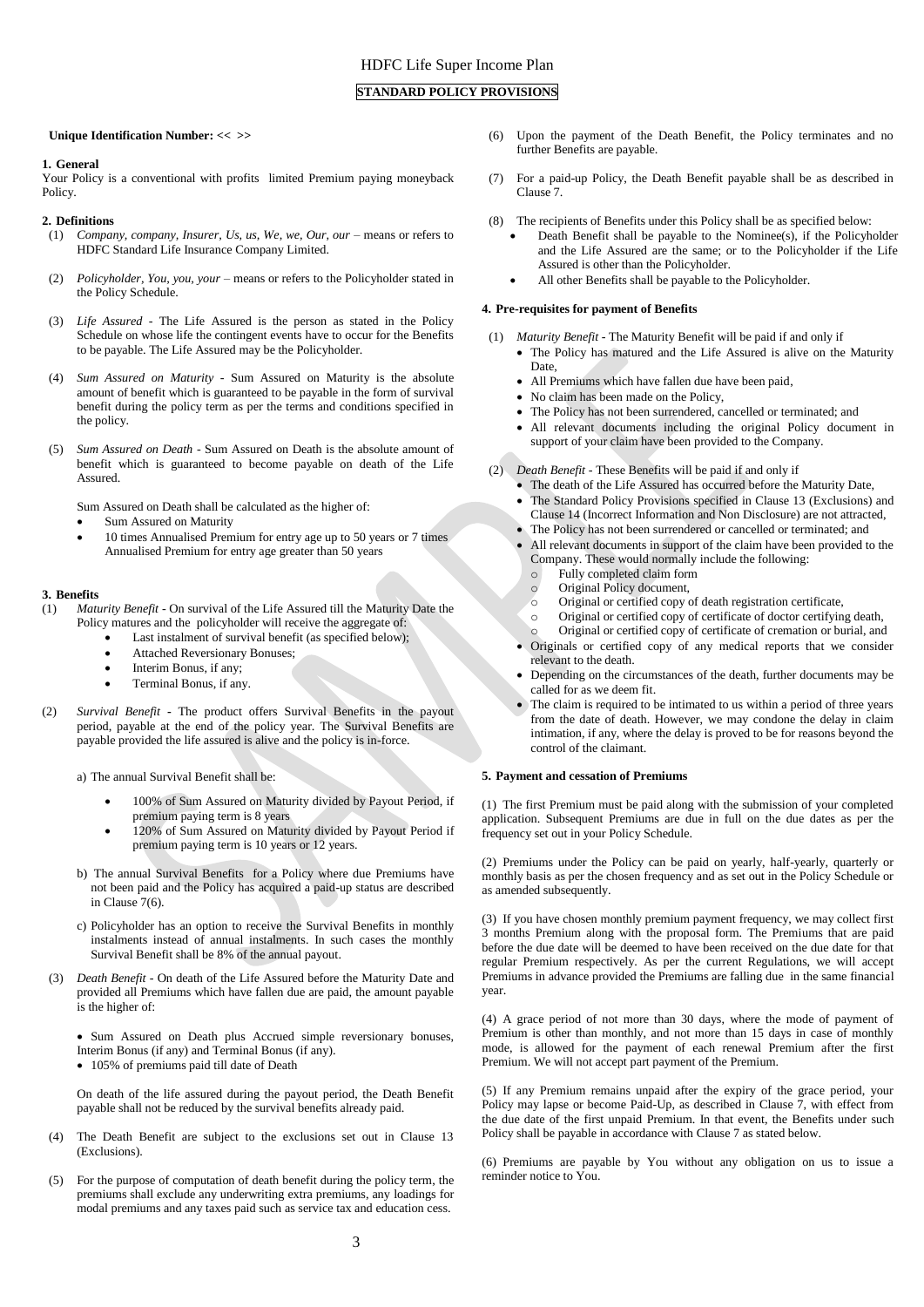(7) Where the Premiums have been remitted otherwise than in cash, the application of the Premiums received is conditional upon the realization of the proceeds of the instrument of payment, including electronic mode.

(8) The Benefits payable under this Policy will be paid after deduction of the Premium fallen due during the then current Policy year, if such Premium has remained unpaid.

(9) If you suspend payment of Premium for any reason whatsoever, Clause 7 (Lapsed Policies and Paid –Up Policies) may apply and we shall not be held liable for any loss of Benefits.

# **6. Surrender Value**

- (1) The Policy will acquire a minimum Guaranteed Surrender Value (GSV) upon the payment of :
	- The first two years' premiums, if the premium paying term is 8 years; or
	- The first three years' premiums, if the premium paying term is 10 years or 12 years

(2) The minimum GSV shall be the sum of:

- Applicable GSV factors on the Premiums paid at the time of surrender multiplied to the total Premiums paid to date.
- Applicable GSV factors on bonuses at the time of surrender multiplied to the bonuses already accrued to the Policy.

The GSV factors applicable for Premiums paid and accrued bonuses are as specified in Appendix 1.

(3) The Company may pay a Surrender Value higher than the minimum Guaranteed Surrender Value in the form of a Special Surrender Value (SSV).

(4) For the purpose of calculation of Surrender Value, Premium will exclude any taxes paid or any extra Premiums paid.

(5) Upon the payment of the Surrender Benefit, the Policy terminates and no further Benefits are payable.

### **7. Lapsed Policies and Paid-Up policies**

- (1) If any Premium remains unpaid after the expiry of the grace period and your Policy has not acquired a minimum GSV, your Policy's status will be altered to lapsed status and the cover will cease.
- (2) No Benefits would be payable under a lapsed Policy.
- (3) If any Premium remains unpaid after the expiry of the grace period and your Policy has acquired a minimum GSV, your Policy's status will be altered to paid-up status.
- (4) Once your Policy is altered to paid-up status, the Sum Assured on Death/Maturity will reduce to paid-up Sum Assured on Death/Maturity and your Policy will cease to qualify for addition of any future bonuses. The paidup Sum Assured on Death/Maturity will be calculated as the Sum Assured on Death/Maturity multiplied by the ratio of the Premiums paid to the Premiums payable under the Policy.
- (5) A lapsed or paid-up Policy may be revived subject to the terms and conditions as described under Clause 8.
- (6) For a reduced paid-up policy, the survival benefit shall be based on Paid-up Sum Assured on Maturity.
- (7) The Death Benefit for a paid-up Policy shall be the higher of:
	- Paid-up Sum Assured on Death plus Simple Reversionary Bonuses (accrued before the Policy became paid-up)
	- 105% of the Premiums paid till the date of death
- (8) For the purpose of computation of Death Benefit, the Premiums shall exclude any underwriting extra Premiums, any loadings for modal Premiums and any taxes paid such as Service Tax and Education Cess.

### **8. Revival of the Policy**

If your Policy has been paid-up or lapsed, it may be revived subject to the IRDA(Non-Linked Insurance Products) Regulations, 2013 as amended from time to time and the terms and conditions that we may specify from time to time. Currently, the application for the revival should be made within two years from the due date of the first unpaid Premium and before the expiry of the Policy Term. The revival will be subject to satisfactory evidence of continued insurability of the Life Assured and payment of outstanding Premiums with interest and revival

charges. Once the Policy is revived, you are entitled to receive all contractual Benefits.

#### **9. Bonus**

(1) Bonuses will be allocated through the simple reversionary bonus method by distribution of the surplus on the basis of actuarial valuation of assets and liabilities at the end of the financial year. The simple reversionary bonus rate is expressed as a percentage of the Sum Assured on Maturity as declared from time to time. No guarantee shall be applicable to the declaration of future rates of reversionary bonus.

(2) Where applicable, an interim bonus may be payable on a claim. Additionally, at the discretion of the Company and based on experience, terminal bonus may be declared at the end of the Policy term.

(3) Once your Policy is in paid-up status, it will cease to qualify for addition of any future bonus. Reversionary bonus attached to the Policy on the date the Policy is altered to paid-up status, will continue to be attached.

### **10. Alterations**

The premium paying frequency can be changed subject to the minimum Premium conditions. The Annualised Premium cannot be decreased or increased at any point of time except due to a change in premium paying frequency and only to that extent.

### **11. Loans**

Once a Policy has acquired a Surrender Value, the Company may grant loans to the Policyholder against the security of the Surrender Value of the Policy, subject to such terms and conditions as the Company may specify from time to time. The rate of interest payable on such loan amount shall be as prescribed by the Company at the time of granting the loan. Currently, the interest rate on loans is 10.5% p.a.

# **12. Assignments and Nominations**

Any notice of assignment or change in nomination must be notified in writing to us at our Correspondence Address noted in your Policy Schedule together with supporting documents as required and will be dealt with according to Section 38 and Section 39 of Insurance Act, 1938.

### **13. Exclusions**

- (1) In case of death of Life Assured due to suicide within 12 months:
	- from the Risk Commencement Date of the Policy, the Death Benefit shall be equal to 80% of the Premiums paid, provided the policy is in-force.
	- from the Date of Revival of the Policy, the Death Benefit shall be higher of 80% of the Premiums paid till the date of death or the Surrender Value as available on the date of death.

### **14. Incorrect Information and Non-Disclosure**

- (1) Your Policy is based on the application, declaration and other information provided by you/on your behalf to us. In case of fraud or misrepresentation including non-disclosure of any material facts, the Policy shall be cancelled immediately and the Surrender Value shall be payable, subject to the fraud or misrepresentation being established in accordance with Section 45 of the Insurance Act, 1938.
- (2) For your benefit, Section 45 of the Insurance Act, 1938 is reproduced below:

"No policy of life insurance effected before the commencement of this Act shall after the expiry of two years from the date of commencement of this Act and no policy of life insurance effected after the coming into force of this Act shall, after the expiry of two years from the date on which it was effected, be called in question by an insurer on the ground that a statement made in the proposal for insurance or in any report of a medical officer, or referee, or friend of the insured, or in any other document leading to the issue of the policy, was inaccurate or false, unless the insurer shows that such statement was on a material matter or suppressed facts which it was material to disclose and that it was fraudulently made by the policy-holder and that the policy-holder knew at the time of making it that the statement was false or that it suppressed facts which it was material to disclose:

Provided that nothing in this section shall prevent the insurer from calling for proof of age at any time if he is entitled to do so, and no policy shall be deemed to be called in question merely because the terms of the policy are adjusted on subsequent proof that the age of the life insured was incorrectly stated in the proposal."

### **15. Policy on the life of a Minor**

Where the Policy has been taken for the benefit of the Life Assured who is a minor, the Policy shall automatically vest to the Life Assured on his attaining majority.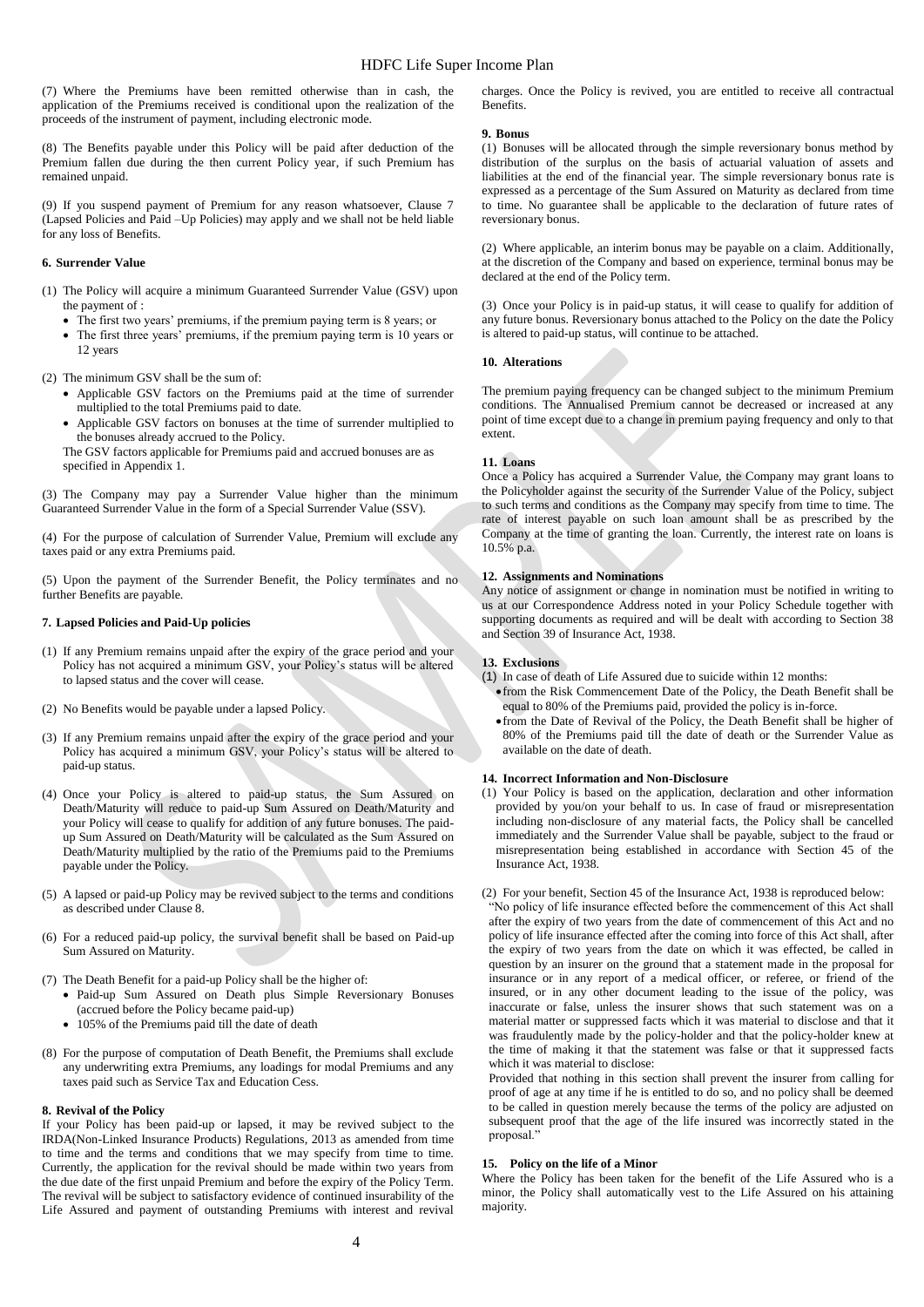### **16. Service Tax and Education Cess**

As per the current laws, Service Tax and Education Cess is applicable on life insurance Premium and is payable in addition to the Premium amount specified in the Policy Schedule. Any other indirect tax, statutory levy or duty leviable in future including changes in the rate of any of the above may become payable by you by any method we deem appropriate including by levy of an additional monetary amount in addition to the Premium.

### **17. Modification, Amendment, Re-enactment of or to the Insurance laws and rules, regulations, guidelines, clarifications, circulars etc thereunder**

(1) This Policy is subject to

The Insurance Act 1938, as amended by the Insurance Regulatory and Development Authority Act, 1999.

Amendments, modifications (including re-enactment) as may be made from time to time, and

Other such relevant Regulations, Rules, Laws, Guidelines, Circulars, Enactments etc as may be introduced there-under from time to time.

- (2) We reserve the right to change any of these Policy Provisions / terms and conditions in accordance with changes in applicable Regulations or Laws or if it becomes impossible or impractical to enact the provision / terms and conditions.
- (3) We are required to obtain prior approval from the Insurance Regulatory and Development Authority or any successor body before making any material changes to these provisions, except for changes of regulatory / statutory nature.
- (4) We reserve the right to require submission of such documents and proof at all life stages of the Policy including at the time of payment of Benefits as may be necessary to meet the requirements under Anti- money Laundering/Know Your Customer norms and as may be laid down by IRDA and other regulators from time to time.

### **18. Additional Servicing Charges**

- (1) A charge of Rs. 250 per request will be levied for any additional servicing requests. This charge may be increased to allow for inflation. The list of services where this charge is applicable is specified in the Clause 18(3).
- (2) Where the Premium is paid through credit card, the Company may charge up to 2% of instalment Premium depending on the credit card used.
- (3) The following lists the services on which Additional Servicing Charge is applicable. Any administrative servicing that we may introduce at a later date would be included to this list:
	- Premium Collection related services such as Cheque pick-up / Premium payment via outstation cheques / drop-box deposit
	- Cheque bounce/cancellation of cheque
	- Request for duplicate documents such as duplicate Premium receipt, duplicate unit statement, duplicate Policy Document etc
	- Failure of ECS/SI due to an error at policyholder's end.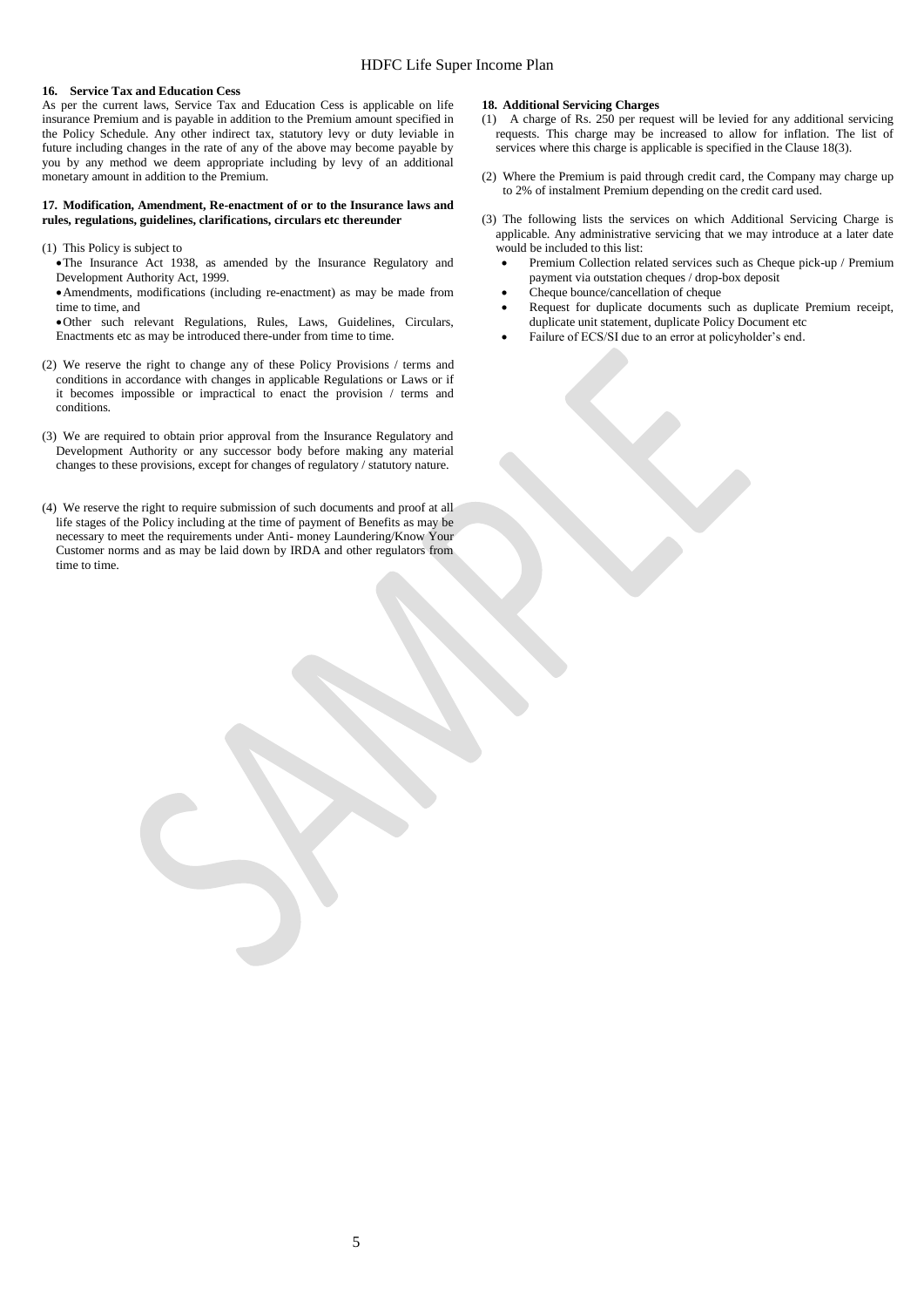# HDFC Life Super Income Plan

# **Appendix 1: Guaranteed Surrender Value Factors**

# **Guaranteed Surrender Value Factors as percentage of Premiums paid**

|                    | <b>GSV Factors (% of cumulative premiums)</b> |                    |  |  |  |
|--------------------|-----------------------------------------------|--------------------|--|--|--|
| <b>Policy Year</b> | Age at entry <= 50                            | Age at entry >= 51 |  |  |  |
| 1                  | 0%                                            | 0%                 |  |  |  |
| $\overline{2}$     | 30%                                           | 30%                |  |  |  |
| 3                  | 30%                                           | 30%                |  |  |  |
| 4                  | 50%                                           | 50%                |  |  |  |
| 5                  | 50%                                           | 50%                |  |  |  |
| 6                  | 50%                                           | 50%                |  |  |  |
| $\overline{7}$     | 50%                                           | 50%                |  |  |  |
| 8                  | 55%                                           | 55%                |  |  |  |
| 9                  | 55%                                           | 55%                |  |  |  |
| 10                 | 55%                                           | 55%                |  |  |  |
| 11                 | 55%                                           | 55%                |  |  |  |
| 12                 | 65%                                           | 60%                |  |  |  |
| 13                 | 65%                                           | 60%                |  |  |  |
| 14                 | 65%                                           | 60%                |  |  |  |
| 15                 | 65%                                           | 60%                |  |  |  |
| 16                 | 75%                                           | 65%                |  |  |  |
| 17                 | 75%                                           | 65%                |  |  |  |
| 18                 | 75%                                           | 65%                |  |  |  |
| 19                 | 75%                                           | 65%                |  |  |  |
| 20                 | 80%                                           | 70%                |  |  |  |
| 21                 | 80%                                           | 70%                |  |  |  |
| 22                 | 80%                                           | 70%                |  |  |  |
| 23                 | 80%                                           | 70%                |  |  |  |
| 24                 | 80%                                           | 70%                |  |  |  |
| 25                 | 80%                                           | 70%                |  |  |  |
| 26                 | 85%                                           | 80%                |  |  |  |
| 27                 | 85%                                           | 80%                |  |  |  |

# **NOTE:**

**For the purpose of calculation of Surrender Value, the Premiums shall exclude any underwriting extra premiums, any loadings for modal premiums and any taxes paid such as Service Tax and Education Cess.**